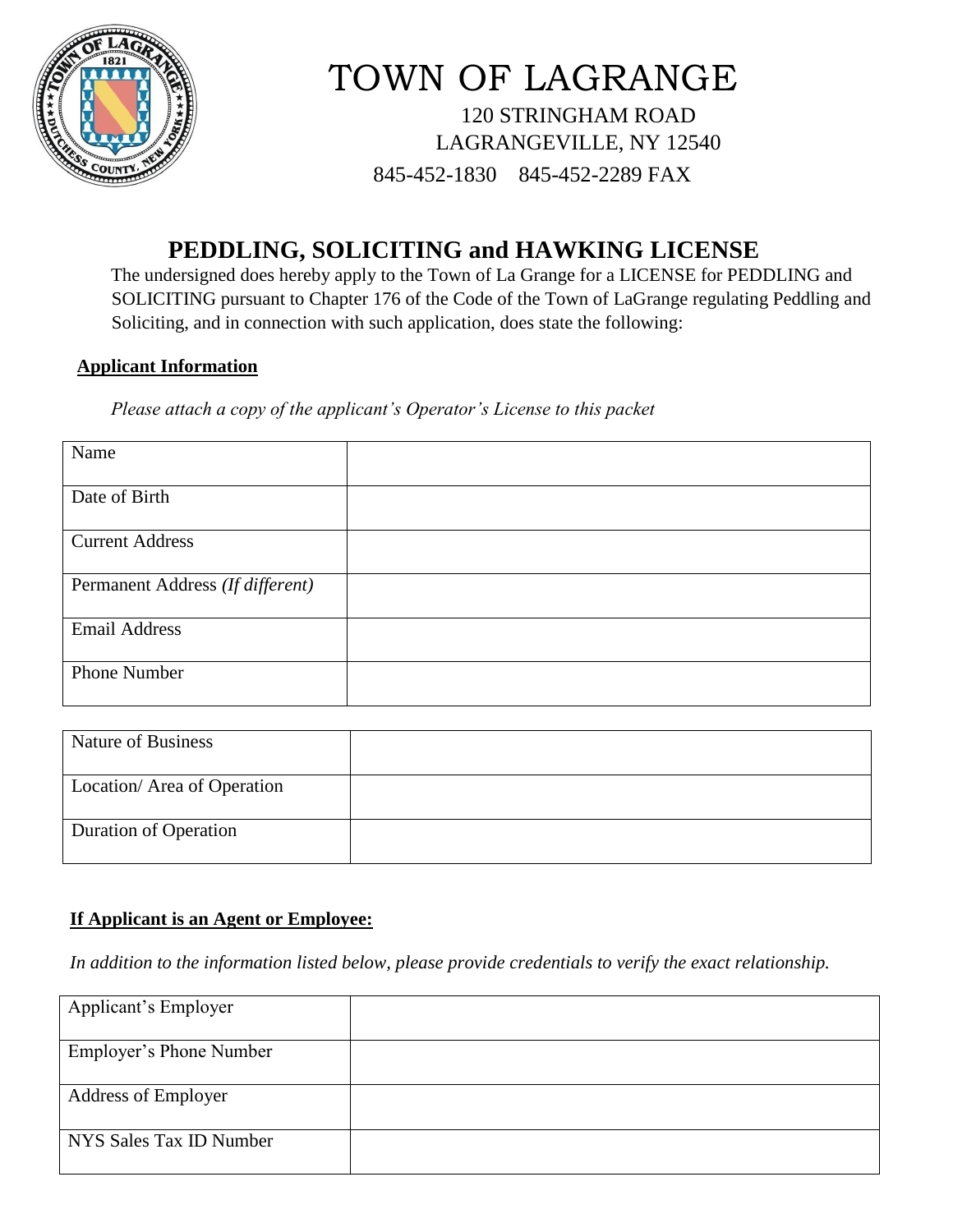*A certificate of insurance or public liability bond in an amount not less than \$500,000 must be provided as pursuant to §176-9*

| Vehicle or Venue (circle one): |              |            |                                                                                                                                                                                                                      |             |  |
|--------------------------------|--------------|------------|----------------------------------------------------------------------------------------------------------------------------------------------------------------------------------------------------------------------|-------------|--|
| CAR                            | <b>TRUCK</b> | <b>VAN</b> | <b>ON FOOT</b>                                                                                                                                                                                                       | <b>TENT</b> |  |
|                                |              |            |                                                                                                                                                                                                                      |             |  |
| Vehicle Info: Make             |              |            |                                                                                                                                                                                                                      |             |  |
|                                |              |            |                                                                                                                                                                                                                      |             |  |
|                                |              |            |                                                                                                                                                                                                                      |             |  |
|                                |              |            | IF THE APPLICANT REQUIRES THE USE OF WEIGHING AND/OR MEASURING DEVICES,<br>APPROPRIATE CERTIFICATION MUST BE PROVIDED BY THE COUNTY SEALER of<br>WEIGHTS AND MEASURES. APPROVAL SHALL NOT BE MORE THAN 6 MONTHS OLD. |             |  |
|                                |              |            | ANY PERSON OR PERSONS USING A VEHICLE SHALL PLACE UPON EITHER SIDE OF                                                                                                                                                |             |  |
|                                |              |            | THE BODY OF SUCH VEHICLE THE WORDS "LICENSED VENDOR" TOGETHER WITH                                                                                                                                                   |             |  |
|                                |              |            | THE NUMBER OF SUCH LICENSE                                                                                                                                                                                           |             |  |
| <b>FOOD VENDORS ONLY:</b>      |              |            |                                                                                                                                                                                                                      |             |  |
| application                    |              |            | Kindly attach a copy of your Dutchess County Department of Health certificate with this                                                                                                                              |             |  |

#### **Names of all other municipalities in which the applicant has been a vendor during the preceding six months. Be sure to include settlement distinctions such as Town, Village, City, etc.**

|                          | v.  |
|--------------------------|-----|
| , .                      | -   |
| ، ب                      | v.  |
|                          |     |
| $\overline{\phantom{a}}$ | TÛ. |

#### **VETERANS ONLY:**

Veteran Applicants are exempt from the licensing fee. Please attach your Dutchess County certificate.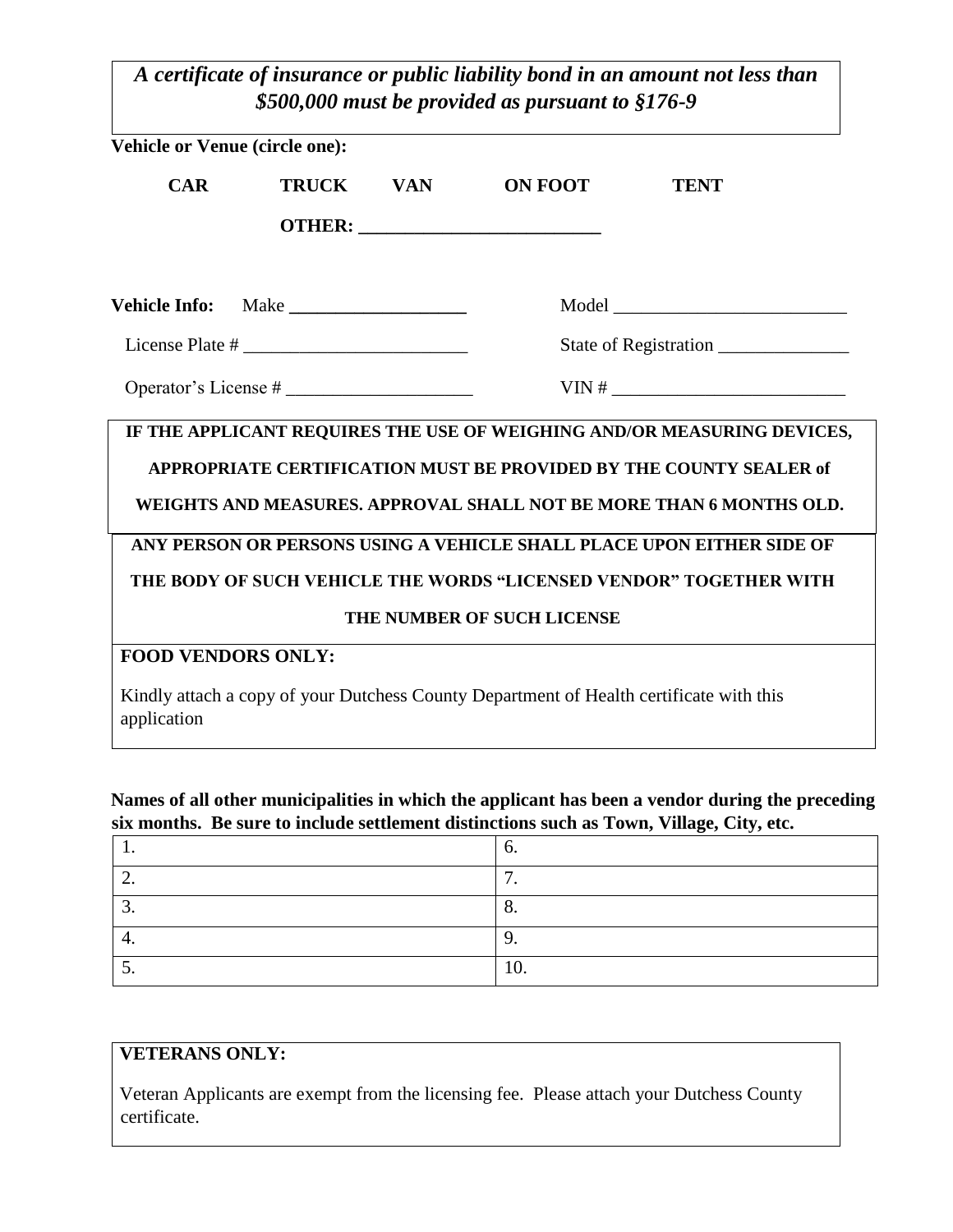### **AFFIRMATION AND AUTHORIZATION**

\_\_\_\_\_\_\_\_\_\_\_\_\_\_\_\_\_\_\_\_\_\_\_\_\_\_\_\_\_\_\_\_\_\_\_

\_\_\_\_\_\_\_\_\_\_\_\_\_\_\_\_\_\_\_\_\_\_\_\_\_\_\_\_\_\_\_\_\_\_\_

I \_\_\_\_\_\_\_\_\_\_\_\_\_\_\_\_\_\_\_\_\_\_\_\_\_\_\_\_\_\_\_\_\_\_\_\_ have never been convicted of any crime, misdemeanor or violation of any municipal ordinance regarding soliciting, peddling or vending.

Applicant's Signature

The undersigned applicant hereby authorizes the Town of LaGrange to investigate matters necessary for the verification of the qualifications of the applicant, including background histories. The applicant hereby authorizes the Town of LaGrange to examine any and all records, files or other information relating to the applicant in the possession of any Federal, State or Municipal authority, including any such records that are available in any police department or other law enforcement agency. The applicant voluntarily releases from liability all persons or entities supplying or collecting such information

A BACKGROUND CHECK FEE OF \$100 IS PAYABLE WITH APPLICATION **SUBMISSION** 

#### **Compliance**

That the applicant, if the License requested hereby is granted, consents and agrees to conduct the aforesaid business or activity pursuant to all of the terms and regulations of the Local Law above specified, and all other rules, regulations and Laws governing Peddling and Soliciting in the Town of LaGrange.

Dated:

Signature of Applicant

| STATE OF                |  |
|-------------------------|--|
| COUNTY OF               |  |
| Sworn to before me this |  |
| day of                  |  |

\_\_\_\_\_\_\_\_\_\_\_\_\_\_\_\_\_\_\_\_\_\_\_\_\_\_\_\_\_\_\_\_\_\_\_

Notary Public